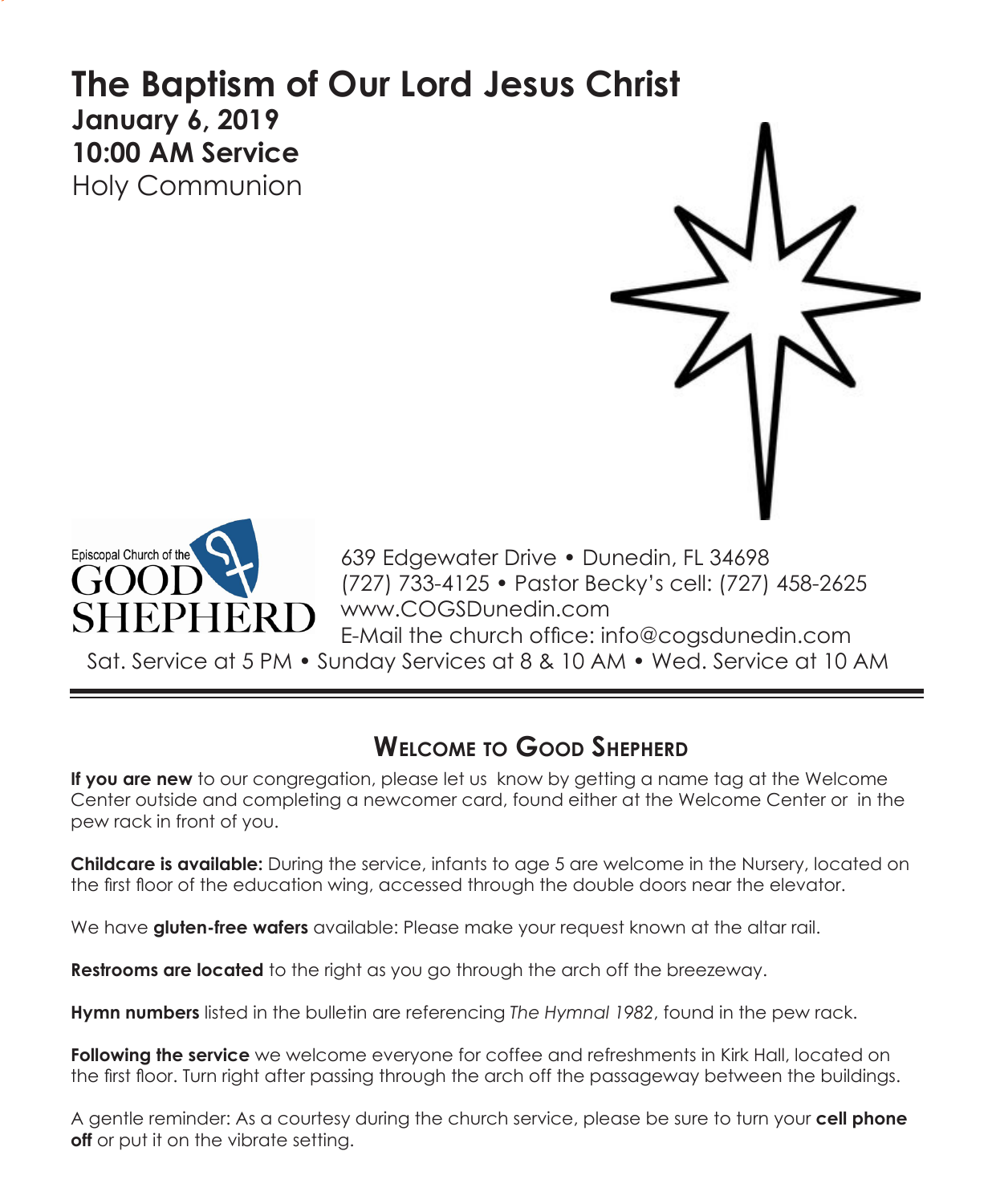# **Gathering for Worship**

**PRELUDE** *How Brightly Shines the Morning Star* **<b>D. Buxtehude** *[Please stand when the chimes sound.]*

**Gathering Hymn** *Arise, Your Light Has Come! Arise, your light has come! The Spirit's call obey; show forth the glory of your God which shines on you today.*

> *Arise, your light has come! Fling wide the prison door; proclaim the captive's liberty, good tidings to the poor.*

*Arise, your light has come! All you in sorrow born, bind up the broken-hearted ones and comfort those who mourn.*

*Arise, your light has come! The mountains burst in song! Rise up like eagles on the wing, God's pow'r will make us strong.*

**Welcome, Announcements and Mission Moment**

*[Please be seated.]*

### **Acclamation**

*[Please stand.]*

- P Blessed be God: Father, Son, and Holy Spirit.
- C **And blessed be his kingdom, now and for ever. Amen.**

**Collect for Purity**

a **Almighty God, to you all hearts are open, all desires known, and from you no secrets are hid: Cleanse the thoughts of our hearts by the inspiration of your Holy Spirit, that we may perfectly love you, and worthily magnify your holy Name; through Christ our Lord. Amen.**

**Hymn of Praise** *Songs of Thankfulness and Praise* 135, vs. 1,3 *Songs of thankfulness and praise, Jesus, Lord, to thee we raise, manifested by the star to the sages from afar; branch of royal David's stem in thy birth at Bethlehem; anthems be to thee addressed, God in man made manifest.*

*Manifest in making whole palsied limbs and fainting soul; manifest in valiant fight, quelling all the devil's might; manifest in gracious will, ever bringing good from ill; anthems be to thee addressed, God in man made manifest.*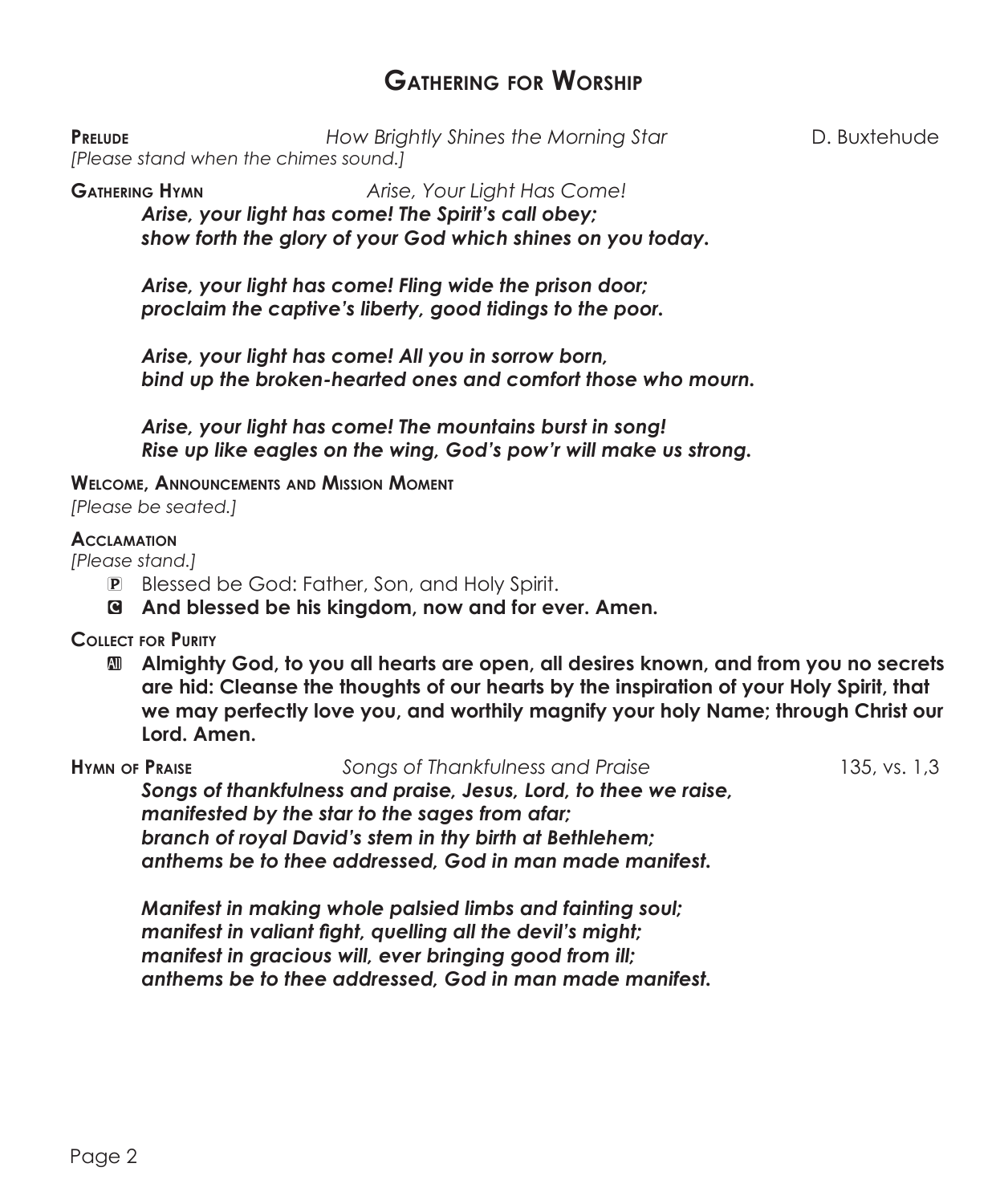## **Collect of the Day**

- P The Lord be with you.
- C **And also with you.**
- P Let us pray… O God, on this day you revealed your Son to the nations by the leading of a star. Lead us now by faith to know your presence in our lives, and bring us at last to the full vision of your glory, through your Son, Jesus Christ our Lord, who lives and reigns with you and the Holy Spirit, one God, now and forever.
- C **Amen.**

# **Word of God**

**The Readings:** Isaiah 60:1–6 • Psalm 72:1–7, 10–14 • 1 Peter 5:2–6 • Matthew 2:1–12 *[Please be seated.]*

The First Reading

L *The First Reading is taken from Isaiah, chapter 60…*

Arise! Shine! Your light has come; the Lord's glory has shone upon you. Though darkness covers the earth and gloom the nations, the Lord will shine upon you; God's glory will appear over you. Nations will come to your light and kings to your dawning radiance. Lift up your eyes and look all around: they are all gathered; they have come to you. Your sons will come from far away, and your daughters on caregivers' hips. Then you will see and be radiant; your heart will tremble and open wide, because the sea's abundance will be turned over to you; the nations' wealth will come to you. Countless camels will cover your land, young camels from Midian and Ephah. They will all come from Sheba, carrying gold and incense, proclaiming the Lord's praises.

- L The Word of the Lord
- C **Thanks be to God.**

The Psalm: [*sing to the tune: O For a Thousand Tongues*] *[Please remain seated.]*

*Send us, O God, the One whose reign Will make your justice known, Who will deal fairly with your land, The poor, and all your own,*

*Who will defend the needy poor And make oppression cease; Let every mountain, every hill, Bring righteousness and peace.*

*Let kings from Tarshish and the isles Come and their tribute bring; Let Saba and Arabia Come with their offering.*

*Let kings bow down, let nations serve The One whom God has blessed, Who shall deliver those in need And those who are oppressed.*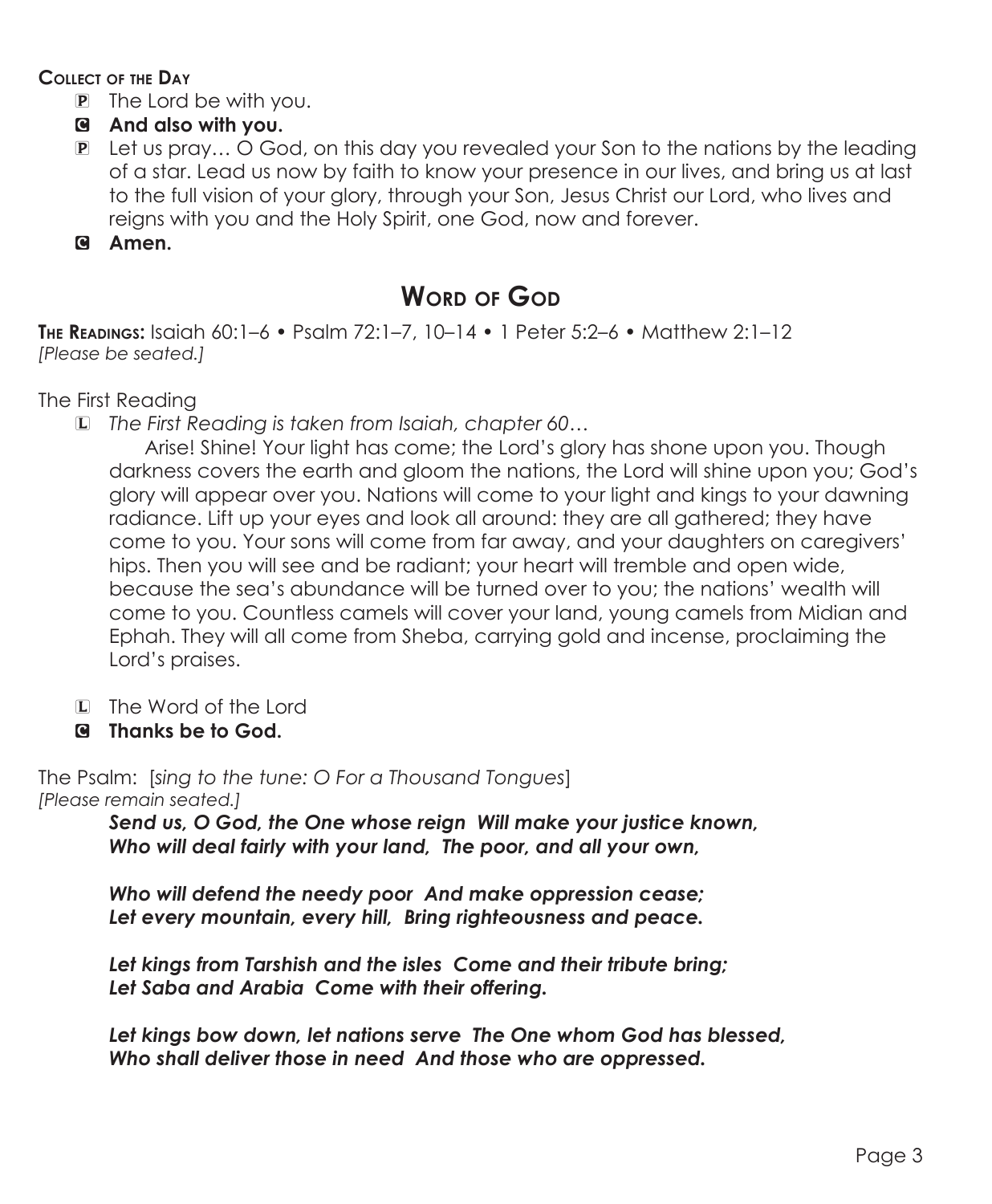The Second Reading:

L *The Second Reading is taken from 1 Peter, chapter 5…*

Like shepherds, tend the flock of God among you. Watch over it. Don't shepherd because you must, but do it voluntarily for God. Don't shepherd greedily, but do it eagerly. Don't shepherd by ruling over those entrusted to your care, but become examples to the flock. And when the chief shepherd appears, you will receive an unfading crown of glory.

 In the same way, I urge you who are younger: accept the authority of the elders. And everyone, clothe yourselves with humility toward each other. God stands against the proud, but he gives favor to the humble.

Therefore, humble yourselves under God's power so that he may raise you up in the last day.

- L The Word of the Lord.
- C **Thanks be to God.**





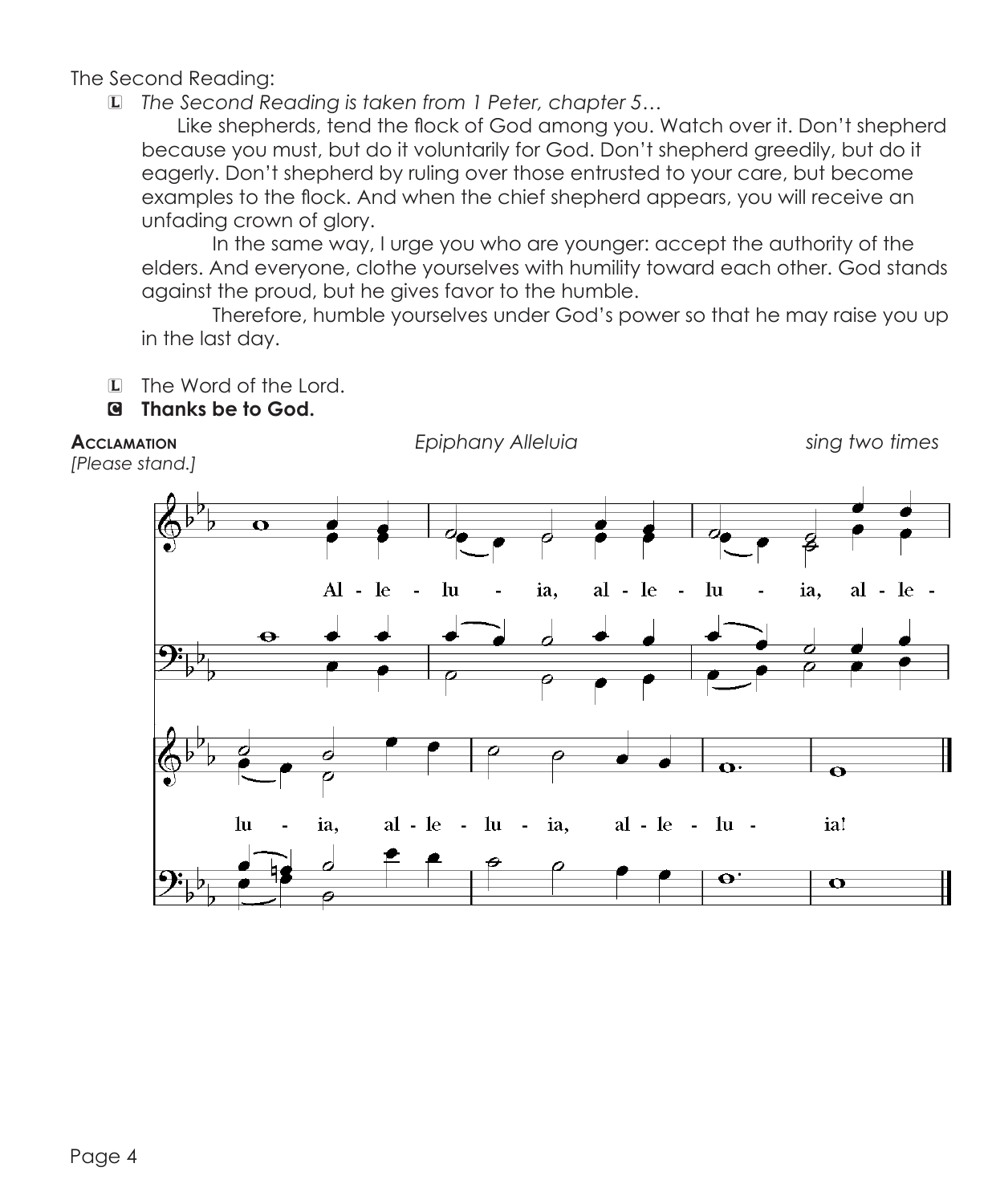The Gospel:

- D The Holy Gospel of our Lord Jesus Christ according to Matthew.
- C **Glory to you, Lord Christ.**
- D After Jesus was born in Bethlehem in the territory of Judea during the rule of King Herod, magi came from the east to Jerusalem. They asked, "Where is the newborn king of the Jews? We've seen his star in the east, and we've come to honor him."

 When King Herod heard this, he was troubled, and everyone in Jerusalem was troubled with him. He gathered all the chief priests and the legal experts and asked them where the Christ was to be born. They said, "In Bethlehem of Judea, for this is what the prophet wrote:

 You, Bethlehem, land of Judah, by no means are you least among the rulers of Judah, because from you will come one who governs, who will shepherd my people Israel."

Then Herod secretly called for the magi and found out from them the time when the star had first appeared. He sent them to Bethlehem, saying, "Go and search carefully for the child. When you've found him, report to me so that I too may go and honor him." When they heard the king, they went; and look, the star they had seen in the east went ahead of them until it stood over the place where the child was. When they saw the star, they were filled with joy. They entered the house and saw the child with Mary his mother. Falling to their knees, they honored him. Then they opened their treasure chests and presented him with gifts of gold, frankincense, and myrrh. Because they were warned in a dream not to return to Herod, they went back to their own country by another route.

D The Gospel of the Lord.

C **Praise to you, Lord Christ.** 

*[Please be seated.]*

**SERMON** Becky Robbins-Penniman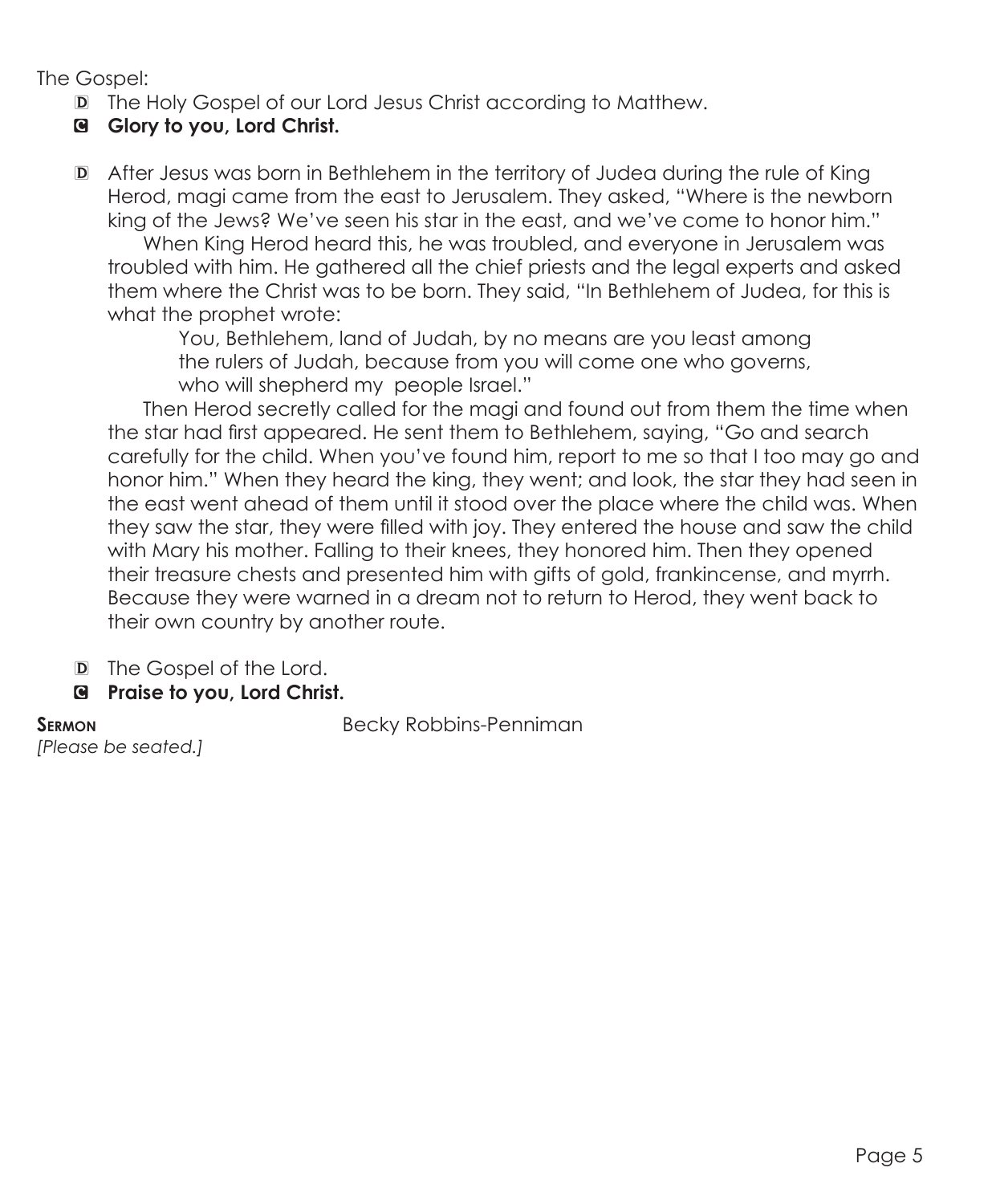*[Please stand.]*

*O Jesus, crowned with all renown, since thou the earth hast trod, thou reignest and by thee come down hence-forth the gifts of God. Thine is the health and thine the wealth that in our halls abound, and thine the beauty and the joy with which the years are crowned.*

*Lord, in their change, let frost and heat, and winds and dews be given; all fostering power, all influence sweet, breathe from the bounteous heaven. At temper fair with gentle air the sunshine and the rain, that kindly earth with timely birth may yield her fruits again:*

*That we may feed the poor aright, and, gathering round thy throne, here, in the holy angel's sight, repay thee of thine own: That we may praise thee all our days, and with the Father's Name, and with the Holy Spirit's gifts, the Savior's love proclaim.*

**The Nicene Creed**

**M** We believe in one God, the Father, the Almighty, maker of heaven and earth,  **of all that is, seen and unseen.**

 **We believe in one Lord, Jesus Christ, the only Son of God, eternally begotten of the Father, God from God, Light from Light, true God from true God, begotten, not made, of one Being with the Father. Through him all things were made. For us and for our salvation he came down from heaven: by the power of the Holy Spirit he became incarnate from the Virgin Mary, and was made man. For our sake he was crucified under Pontius Pilate; he suffered death and was buried. On the third day he rose again in accordance with the Scriptures; he ascended into heaven and is seated at the right hand of the Father. He will come again in glory to judge the living and the dead, and his kingdom will have no end.**

 **We believe in the Holy Spirit, the Lord, the giver of life, who proceeds from the Father and the Son. With the Father and the Son he is worshiped and glorified. He has spoken through the Prophets. We believe in one holy catholic and apostolic Church. We acknowledge one baptism for the forgiveness of sins. We look for the resurrection of the dead, and the life of the world to come. Amen.**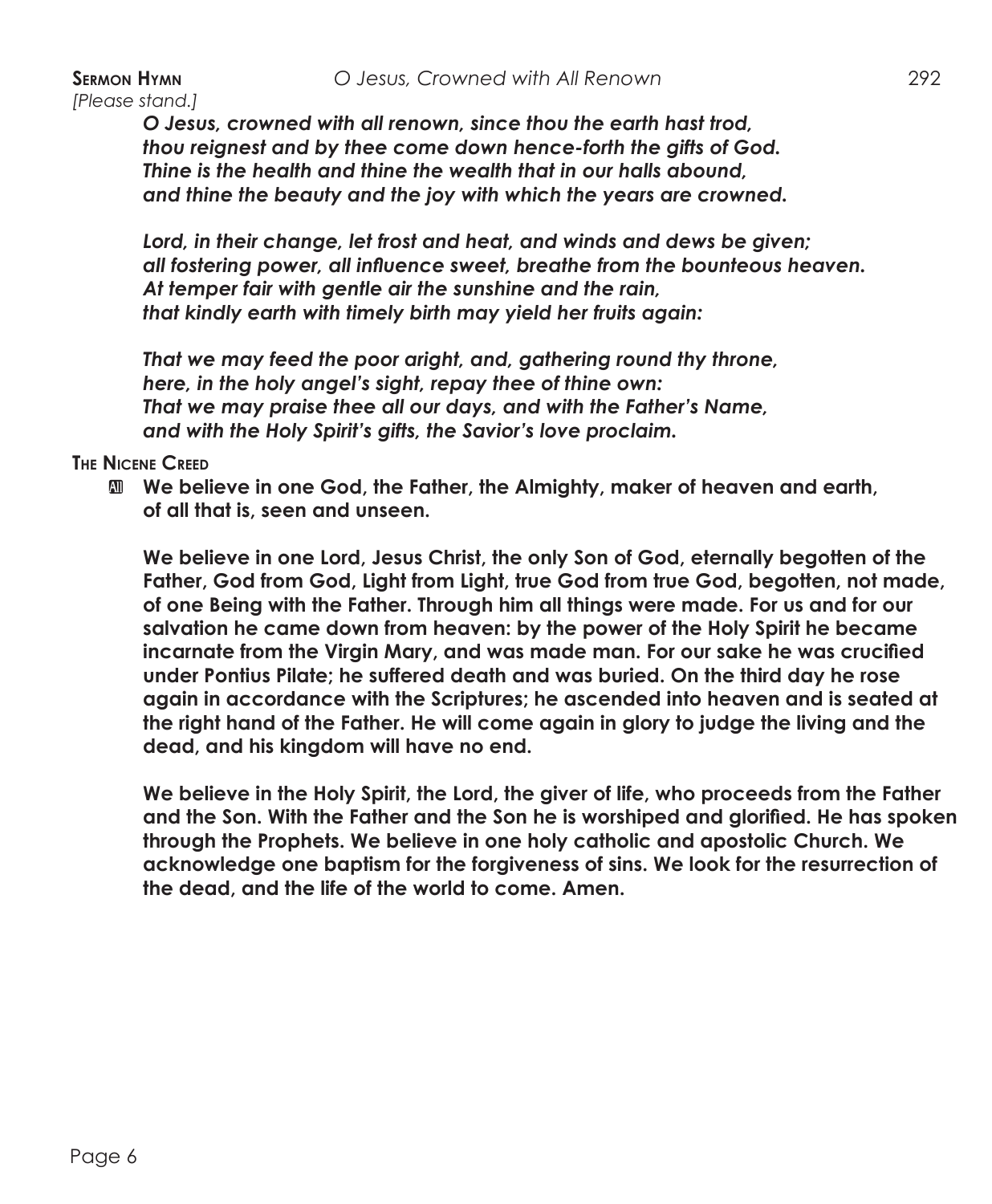### **Prayers of the People**

*[Please sit, stand, or kneel, as you prefer.]*

- D As we join the whole creation and celebrate with joy the Word made flesh, let us offer prayers to God who dwells among us, from long ago and until the end of time.
- L Wonderful Counselor, we pray for laypeople, bishops, priests and deacons, and all who minister in the name of Christ, that each and every one will hear and heed the guidance of your Holy Spirit.
- C **Give us strength of heart, mind, body and soul to join you in preaching good news to the poor, proclaiming release to the prisoners and recovery of sight to the blind, liberating the oppressed, and announcing that the year of your favor has come to all the earth.**
- L Mighty God, we pray for your church. Fill us and all those who worship you with true compassion. Where we are corrupt, purify us; where we are in error, direct us; where in any thing we are amiss, reform us.
- C **Where we are in the right, strengthen us; where we are in want, provide for us; where we are divided, reunite us.**
- L Everlasting Father, we lift to your heart those who suffer from any grief or trouble, [especially… *read names from notebook…*] and those we now name aloud or in our hearts [*leave time…*]. Empower us, in your name, to give them courage and hope in their troubles.
- C **Help us to be the answers to their prayers when they cry out to you.**
- L Prince of Peace, we joyfully celebrate the wedding of the human and divine natures in Christ Jesus. We give you thanks today for the flowers given to your glory by Andrea Zahn and Dan Depies in thankful celebration for the birth of their granddaughter, Dalton Marie Zahn, and for all the blessings of this life, especially [*read entries from notebook …* ]Showered with blessings,
- C **Give us the grace to see your divine presence so that all of creation may sing new songs of gladness and walk in the way of joy.**
- L King of Kings, we pray for all those who have died, [especially *… add names from notebook…*] and those we now name aloud or in our hearts [*leave time…*]. Let light perpetual shine upon them.
- C **Grant them continual growth in your love and service; and help us in obedience to your will to follow the good examples of the saints who have gone before us.**
- L Lord of lords, we pray for the leaders of the nations and all in authority.
- C **Give them grace, compassion and will to strive for peace and justice, caring alike for young and old, strong and weak, rich and poor.**
- L Rejoicing in the blessed Virgin Mary and all the saints, let us offer ourselves and one another to the One who will reign forever and ever.
- C **Hallelujah! Lord our God, source of grace and truth, accept the prayers we offer in this joyful season. May we witness to your glory with unending praise and thanksgiving. Amen.**

**Prayers and Blessings**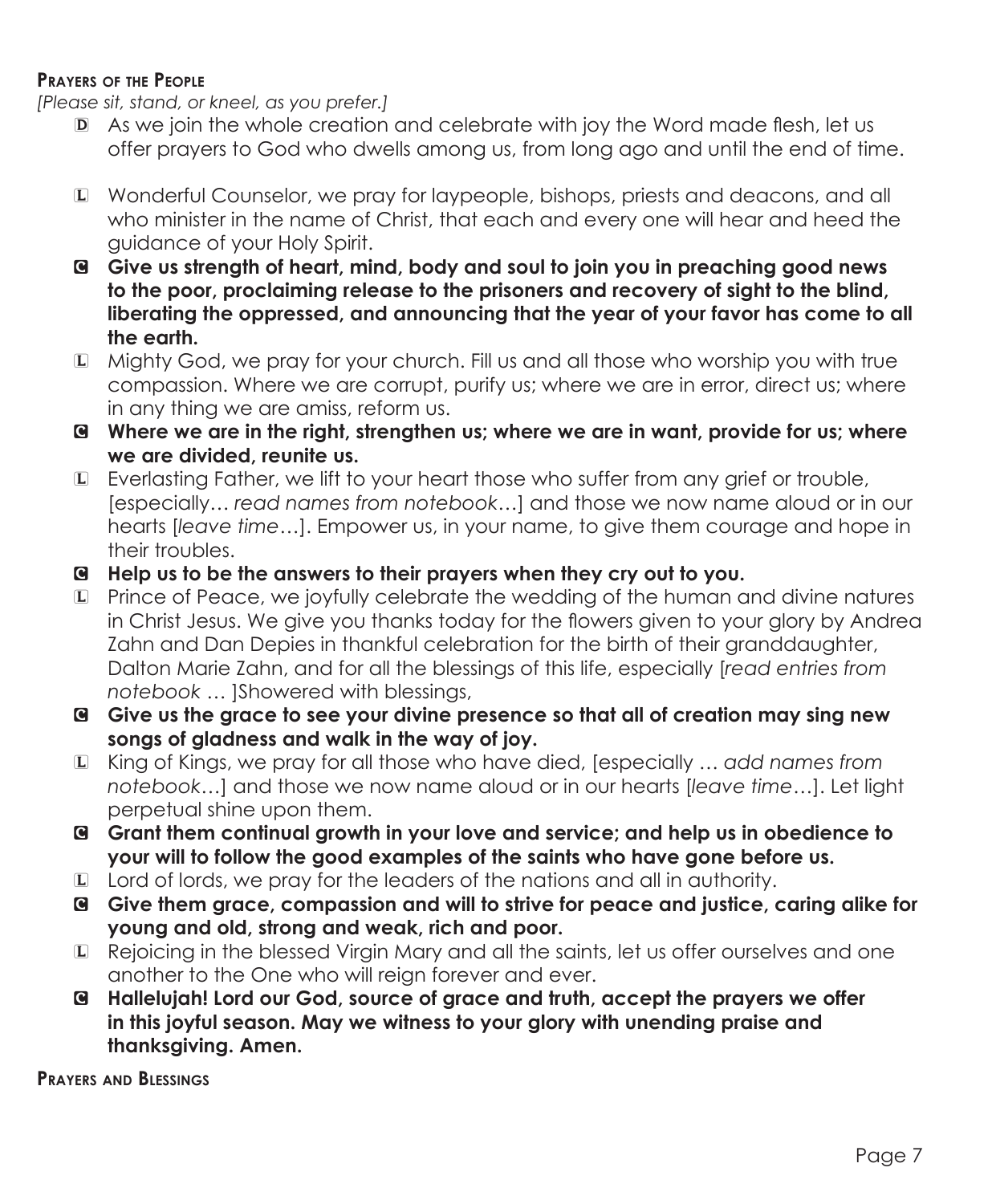### **The Greeting of Peace**

*[Please stand.]*

- P The peace of the Lord be always with you.
- C **And also with you.** [*All may greet one another in the name of the Lord.*]

# **The Holy Communion**

# **Offertory Sentence**

D Yours, O Lord, is the greatness, the power, the glory, the victor, and the majesty. For everything in heaven and on earth is yours. Yours, O Lord, is the kingdom, and you are exalted as head over all. Let us with gladness present the offerings and oblations of our life and labor to the Lord.

*[Please be seated.]* 

**Offertory** *What Star Is this?* D. White

### **Presentation**

*[Please stand when the offering plates are given to the Deacon.]*

D We gladly present the fruits of our lives to the God who creates us, redeems us and sustains us. May we have the grace to use them to heal God's world.

**Presentation Hymn** *Christ, Be Our Light*

a Refrain *Christ, be our light! Shine in our hearts. Shine through the darkness. Christ, be our light! Shine in your church gathered today.*

# *Many the gifts, many the people, many the hearts that yearn to belong. Let us be servants to one another, signs of your kingdom come.* Refrain

**The Great Thanksgiving:** Enriching Our Worship, Eucharistic Prayer 2

- P The Lord be with you.
- C **And also with you**.
- P Lift up your hearts.
- C **We lift them to the Lord**.
- P Let us give thanks to the Lord our God.
- C **It is right to give our thanks and praise.**
- P We praise you and we bless you, holy and gracious God, source of life abundant. From before time you made ready the creation. Your Spirit moved over the deep and brought all things into being: sun, moon, and stars; earth, winds, and waters; and every living thing. You made us in your image, and taught us to walk in your ways. Glory and honor and praise to you, holy and living God. And so this day we join with Saints and Angels in the chorus of praise that rings through eternity, lifting our voices to magnify you as we sing: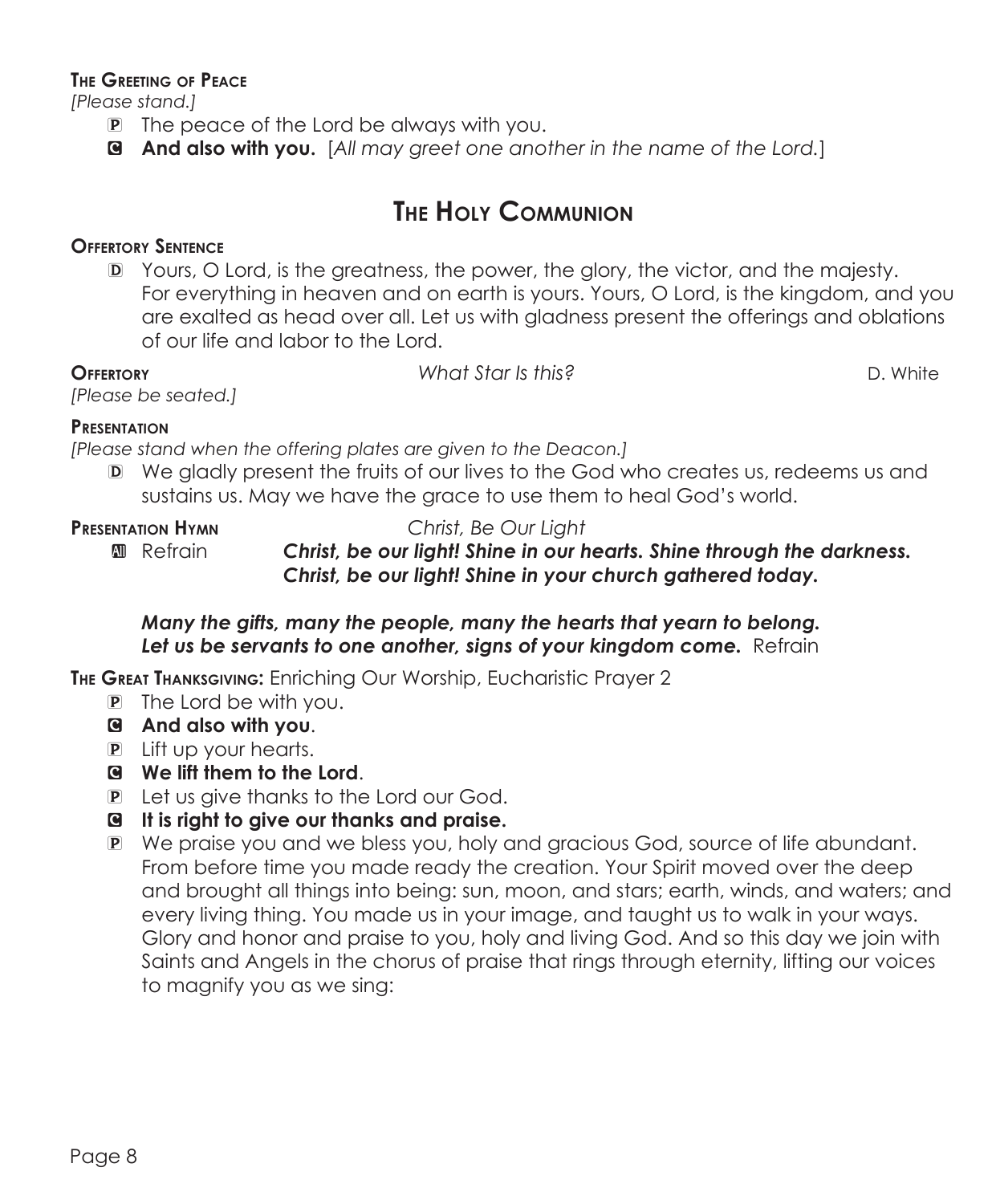# **Sanctus** *Holy, Holy, Holy*

# *Holy, holy, holy Lord, God of power and might, heaven and earth are full of your glory. Hosanna in the highest. Blessed is he who comes in the name of the Lord. Hosanna in the highest.*

# *[Please stand or kneel, as you choose.]*

P Time and again you called us to live in the fullness of your love. But we rebelled against you, and wandered far away; and yet, as a mother cares for her children, and as a father cherishes his family, you would not forget us. To deliver us from the power of sin and death and to reveal the riches of your grace, you looked with favor upon Mary, your willing servant, that she might conceive and bear a son, Jesus the holy child of God. Living among us, Jesus loved us. He broke bread with outcasts and sinners, healed the sick, and proclaimed good news to the poor. He yearned to draw all the world to himself, yet we were heedless of his call to walk in love. Then, the time came for him to complete upon the cross the sacrifice of his life, and to be glorified by you.

 On the night before he died for us, Jesus was at table with his friends. He took bread, gave thanks to you, broke it, and gave it to them, and said: "Take, eat: This is my Body, which is given for you. Do this for the remembrance of me."

 As supper was ending, Jesus took the cup of wine. Again, he gave thanks to you, gave it to them, and said: "Drink this, all of you: This is my Blood of the new Covenant, which is poured out for you and for all for the forgiveness of sins. Whenever you drink it, do this for the remembrance of me."

- a **Now gathered at your table, O God of all creation, and remembering Christ, crucified and risen, who was and is and is to come, we offer to you our gifts of bread and wine, and ourselves, a living sacrifice. Pour out your Spirit upon these gifts that they may be the Body and Blood of Christ. Breathe your Spirit over the whole earth and make us your new creation, the Body of Christ given for the world you have made. In the fullness of time bring us, with all your saints, from every tribe and language and people and nation, to feast at the banquet prepared from the foundation of the world.**
- P Through Christ and with Christ and in Christ, in the unity of the Holy Spirit, to you be honor, glory, and praise, for ever and ever.

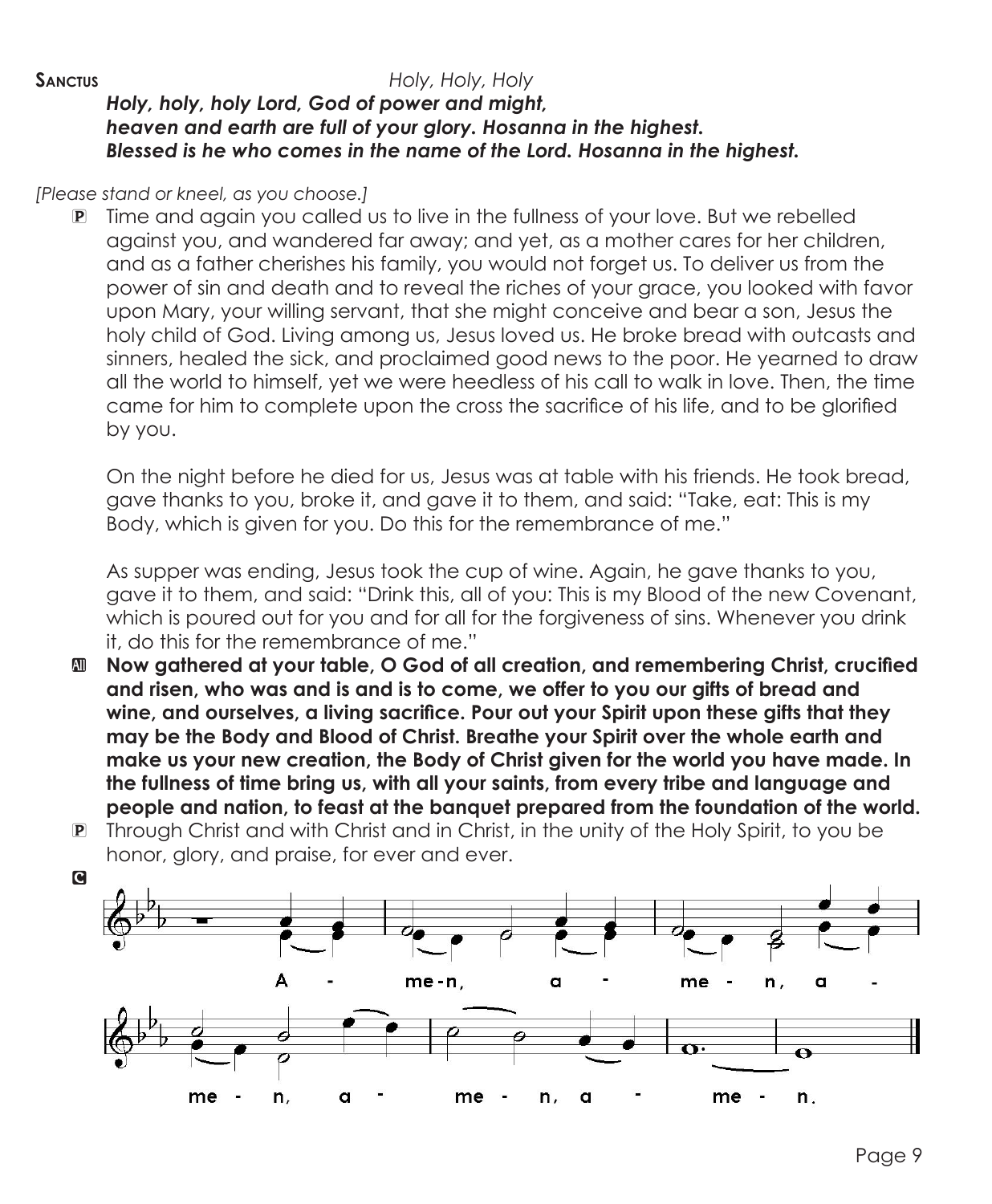**The Lord's Prayer**

- P And now as our Savior Christ has taught us, we are bold to say:
- a **Our Father, who art in heaven, hallowed be thy Name, thy kingdom come, thy will be done, on earth as it is in heaven. Give us this day our daily bread. And forgive us our trespasses, as we forgive those who trespass against us. And lead us not into temptation, but deliver us from evil. For thine is the kingdom, and the power, and the glory, for ever and ever. Amen.**

## **The Breaking of the Bread**

- P This is the true bread which comes down from heaven and gives life to the world.
- C **Whoever eats this bread has Eternal Life.**
- P The Gifts of God for the People of God. Take them in remembrance that Christ died for you, and feed on him in your hearts by faith, with thanksgiving.

*[You may be seated. All are welcome at the Lord's Table. Please follow the directions of the usher, who will let you know when it's your turn to go to the altar rail. You may stand or kneel. To receive, hold your hands in front of you, one palm over the other. The priest will place a wafer there. You may either consume it immediately, and then sip from the cup of wine when it comes to you, or, you may wait and dip the wafer into the wine. When you are finished, please return to your seat by the side aisle.]*

### **Our Prayer Team will be in the south narthex (at the back of the church) during Holy Communion to pray with you for healing, guidance, a loved one, or anything else on your heart.**

## **Communion Music**

*[Please remain seated.]*

**Communion Chant** *Come My Way, My Truth 487 [Please repeat this chant until the musician stops playing the tune.]*

C *Come, my Way, my Truth, my Life: such a way as gives us breath; such a truth as ends all strife; such a life as killeth death.*

*Come, my Light, my Feast, my Strength: such a light as shows a feast; such a feast as mends in length; such a strength as makes his guest.*

*Come, my Joy, my Love, my Heart: such a joy as none can move; such a love as none can part; such a heart as joys in love.* 

# **Prayer After Communion**

*[Please stand or kneel, as you choose.]*

- P Let us pray…
- C **Almighty and everliving God, we thank you for feeding us with the spiritual food of the most precious Body and Blood of your Son our Savior Jesus Christ; and for assuring us in these holy mysteries that we are living members of the Body of your Son, and heirs of your eternal kingdom. And now, Father, send us out to do the work you have given us to do, to love and serve you as faithful witnesses of Christ our Lord. To him, to you, and to the Holy Spirit, be honor and glory, now and for ever. Amen.**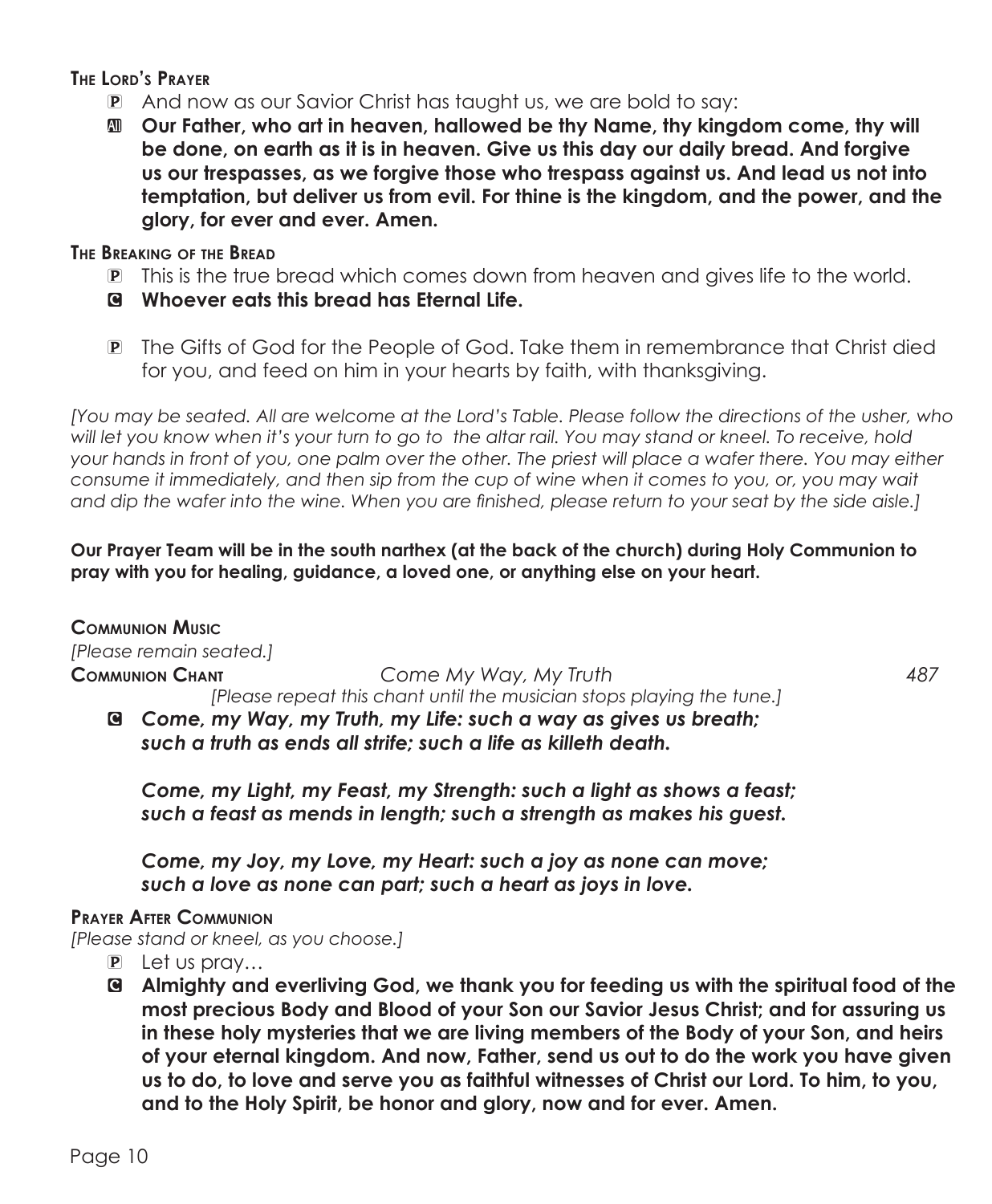## **The Blessing**

*[Please stand.]*

P May the blessing of the God of Abraham and Sarah, and of Jesus Christ born of our sister Mary, and of the Holy Spirit, who broods over creation and heals the world, be upon you and remain with you always.

# C **Amen.**

**Sending Hymn** *Shine, Jesus, Shine*

Refrain *Shine, Jesus, shine, fill this land with the Father's glory; blaze, Spirit, blaze, set our hearts on fire. Flow, river, flow, flood the nations with grace and mercy; send forth your Word, Lord, and let there be light!*

*Lord, the light of your love is shining, in the midst of the darkness, shining; Jesus, light of the world, shine upon us, set us free by the truth you now bring us. Shine on me, shine on me:* Refrain

*As we gaze on your kingly brightness, so our faces display your likeness, ever changing from glory to glory, mirrored here, may our lives tell your story. Shine on me, shine on me:* Refrain

## **The Dismissal**

- D Alleluia, alleluia! Behold, unto us a Savior is born. Let us go into the world proclaiming this good news of great joy.
- C **Thanks be to God. Alleluia, alleluia!**

**Postlude** *As with Gladness Men of Old* W. Wold